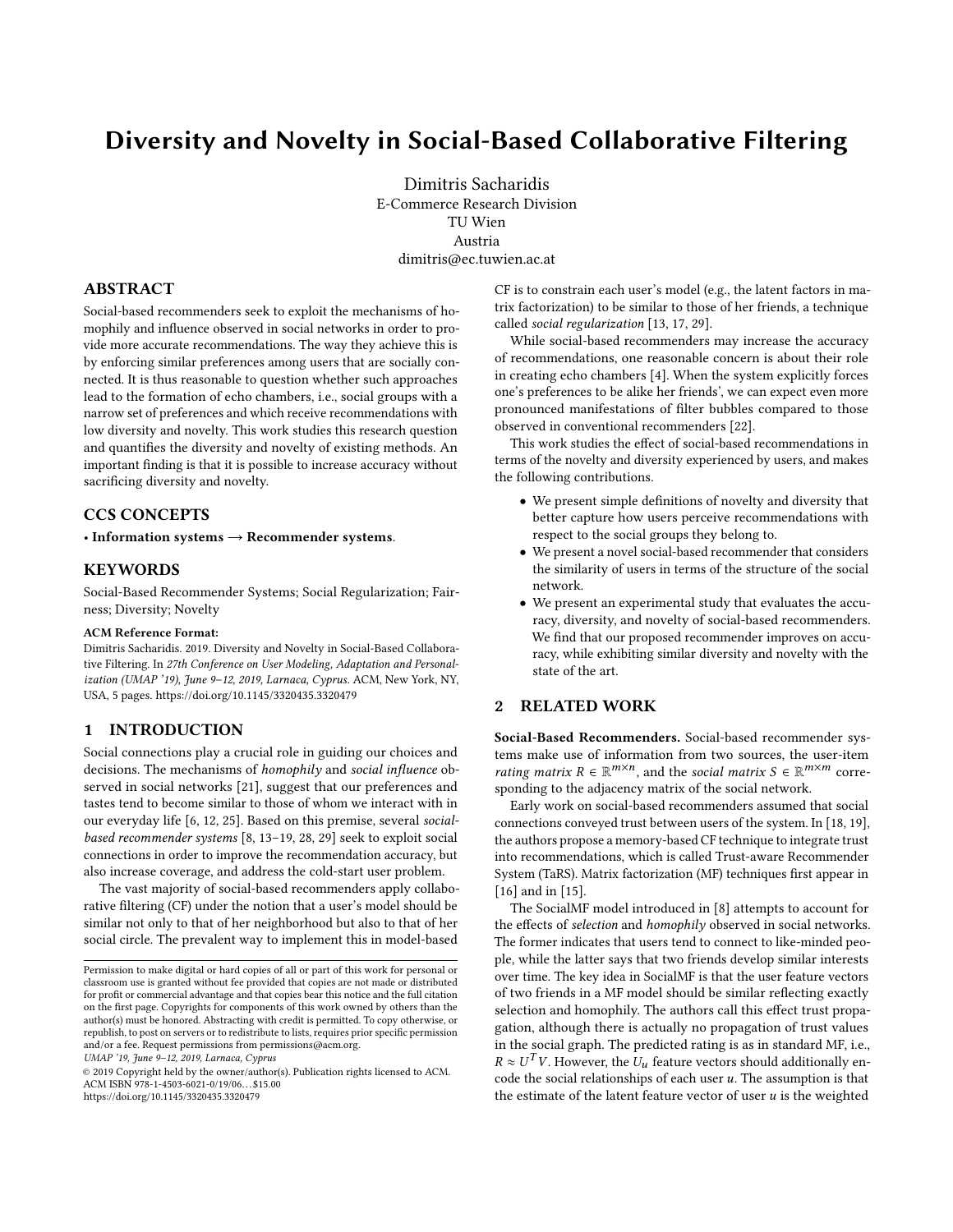average of those of his direct neighbors, i.e.,  $\widehat{U_u} \approx US_u$ ; here vector  $S_u$  contains the [0, 1] trust values of users u. Therefore, the objective function should minimize the error between predicted and actual rating, but also the discrepancy between the user feature matrix U and the aggregate matrix composed of the features of neighbors expressed in matrix form as US.

In [\[17\]](#page-4-10) the authors emphasize the difference between trust relationships and friendships, making the argument that trust-based approaches are not suitable for social recommendations. Their input is matrix S which is the binary (un-weighted) adjacency matrix of a given social network. However, in their models they weigh each edge by the Pearson Correlation Coefficient (PCC) similarity of the common ratings between the adjacent users. Therefore, one can construct a new matrix  $S' = S \circ Q$  that contains the similarities<br>of friends, instead of 0/1 values, where  $Q$  is the PCC between of friends, instead of 0/1 values, where  $Q_{uv}$  is the PCC between users  $u, v$ , and  $\circ$  denotes the elementwise (Hadamard) product for matrices. Similar to the idea in [\[8\]](#page-4-5), the goal is to constraint the feature vector of each user to be similar to those of its friends. The first model, which we call average social regularization, is essentially identical to [\[8\]](#page-4-5), and makes the assumption that the users' feature matrix is similar to the average feature matrix inferred from friends given the modified matrix  $S'$ , i.e.,  $\hat{U} \approx US'$ . This is somewhat re-<br>strictive as it forces each user's features to be similar to the average strictive as it forces each user's features to be similar to the average features of her friends. The second model, which we call pairwise social regularization, relaxes this and assumes that the feature vector of a user is similar to the feature vector of her friend to the degree indicated by their rating similarity. Hence, for each pair of friends u, v there is a regularization term constraining  $||U_u - U_v||$ with a strength equal to the rating similarity  $S'_{uv}$  between them.<br>Several variations on the basic idea of social regularization bay

Seveal variations on the basic idea of social regularization have been proposed since then [\[5,](#page-4-16) [13,](#page-4-6) [23,](#page-4-17) [29\]](#page-4-9). The current state of the art method extends the local low-rank matrix approximation (LLORMA) ensemble method [\[11\]](#page-4-18) in two ways: (1) the users and items comprising a local model are determined by the social network structure, instead of user-user and item-item rating similarities, and (2) pairwise social regularization is employed.

Diversity and Novelty. Measuring the accuracy in capturing the user's historical preferences conveys only one aspect of the quality of a recommender system [\[20\]](#page-4-19). Many researchers call for aiming towards other aspects such as unexpectedeness [\[1\]](#page-4-20), serendipity [\[7\]](#page-4-21), diversity [\[30\]](#page-4-22), and novelty [\[27\]](#page-4-23). Such aspects are closely related to each other and can be classified as conveying either a notion of diversity or of novelty. As nicely posed in [\[3\]](#page-4-24), the former relates to differences within parts of the experience (e.g., a recommendation list), while the later to differences between present and past experiences (e.g., between a recommendation list and the historically rated items).

Crucial to the concepts of diversity and novelty is a measure of similarity between items. This can be computed based on item content [\[30\]](#page-4-22), or in a pure CF setting, based on the users that have interacted with these items [\[24\]](#page-4-25), or even based on the latent factors of items computed by a model-based method such as MF.

As both concepts relate to lists of items, whereas many recommenders are trained in a pointwise or a pairwise manner (e.g., seeing one or two historical interactions at a time), including diversity and novelty objectives in the training process is not possible. Instead, techniques resort to post-processing, or reranking, of the items in order to achieve better diversity or novelty [\[2\]](#page-4-26), often at the expense of degrading accuracy. We note that although the trade-off between accuracy and diversity/novelty in recommendations has been recently studied, e.g., [\[10,](#page-4-27) [26\]](#page-4-28), to the best of our knowledge there is no related work in the context of social-based recommender systems.

# <span id="page-1-0"></span>3 SOCIAL-BASED DIVERSITY AND NOVELTY METRICS

In this section, starting from standard concepts [\[3\]](#page-4-24), we introduce definitions of diversity and novelty that are suitable for socialbased recommender systems. For the following, assume there exists a function  $d(i, j)$  that measures the distance (dissimilarity) between items *i* and  $j$  – its exact definition is orthogonal to our aim.

We define *individual diversity* for a particular user  $u$  as the average pairwise distance among the recommended items  $P_u$ , also called intra-list diversity [\[30\]](#page-4-22):

$$
IDIV_u = \frac{1}{|P_u|(|P_u| - 1)} \sum_{i \in P_u} \sum_{j \in P_u} d(i, j).
$$

In a similar spirit, we define *individual novelty* for a user  $u$  as the average pairwise distance between a recommended item and an item the user has interacted with (e.g., rated, purchased) in the past:

$$
INOV_u = \frac{1}{|P_u||R_u|} \sum_{i \in P_u} \sum_{j \in R_u} d(i, j),
$$

where  $R_u$  is the set of items user u has interacted with.<br>The previous definitions consider the diversity and

The previous definitions consider the diversity and novelty of recommendations with respect to users individually. Naturally, we can report the individual novelty and diversity averaged across all users, to obtain an overall sense of how diverse and novel are the recommendations. To better capture the effect of social-based recommendations on diversity and novelty, however, we need to define these concepts for sets of users that form a connected component of the social network; we refer to such a set of users as a social group.

We can then define group diversity for a social group  $q$  as the average pairwise distance among the items recommended to any user in the group:

$$
GDIV_g = \frac{1}{|P_g|(|P_g|-1)}\sum_{i\in P_g}\sum_{j\in P_g}d(i,j),
$$

where  $P_q = \bigcup_{u \in q} P_u$  is the set of recommendations to the entire social group.

Similarly, we define group novelty for group  $q$  as the average pairwise distance between an recommended to some group member and an item a group member has interacted with in the past:

$$
GNOV_g = \frac{1}{|P_g||R_g|} \sum_{i \in P_g} \sum_{j \in R_g} d(i,j),
$$

where  $R_q = \bigcup_{u \in q} R_u$  is the joint interaction history of all group members.

These metrics are useful in different manners. To generate an overall view of group diversity and novelty, we may select a set of groups of interest and then report the average values of these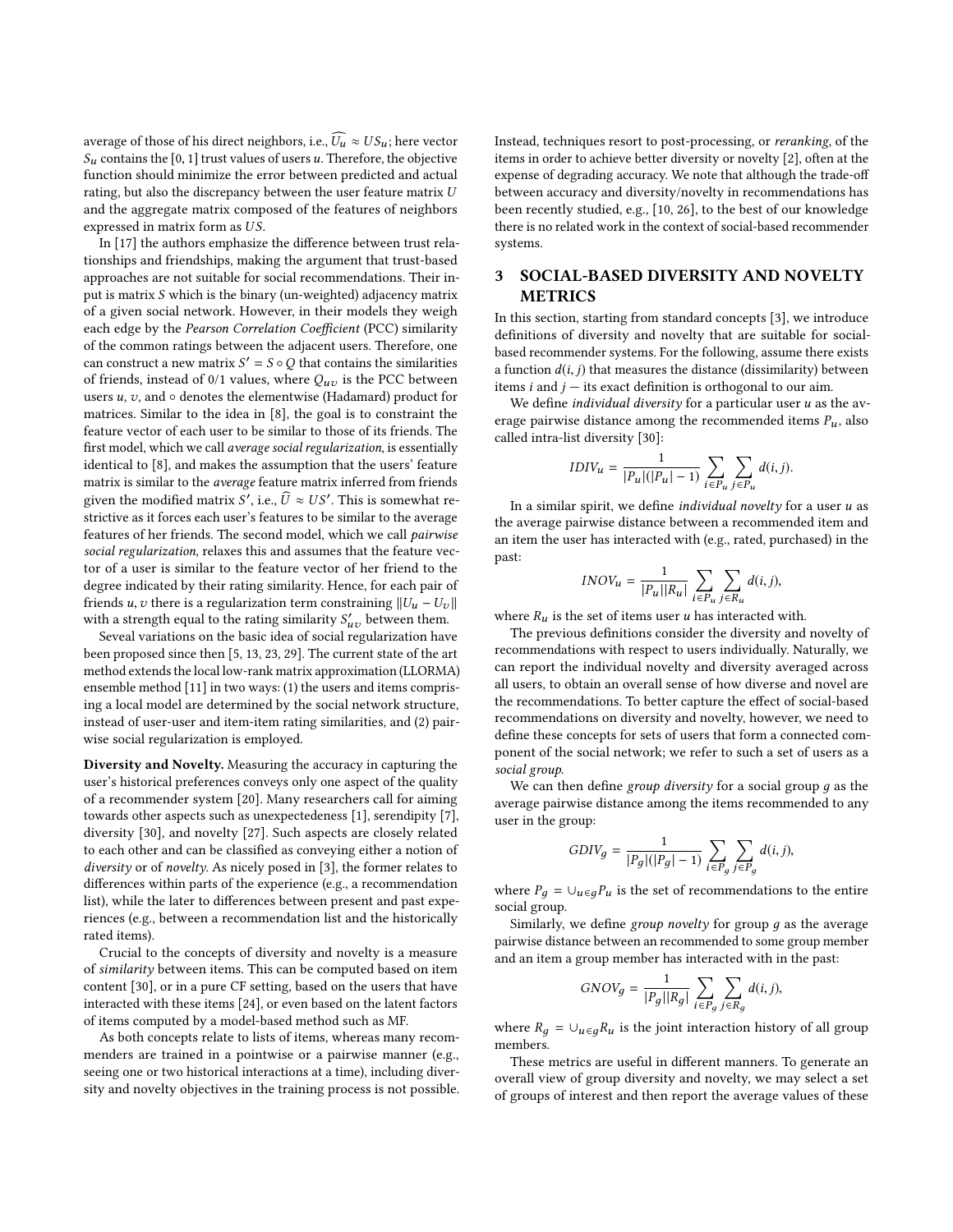metrics. To assess fairness of the social-based recommender, we may compare diversity and novelty across social groups.

#### 4 EVALUATION

Section [4.1](#page-2-0) describes our experimental setup, while Section [4.2](#page-2-1) presents our findings.

## <span id="page-2-0"></span>4.1 Setup

Dataset. The dataset we use for our evaluation, called Douban, concerns a popular Chinese social networking  $\mathrm{service^{1}}$  $\mathrm{service^{1}}$  $\mathrm{service^{1}}$  that allows users to connect to each other and provide content and ratings to movies, books, music, and events. The dataset is a subset<sup>[2](#page-2-3)</sup> of the data compiled and published by the authors of [\[17\]](#page-4-10), and includes ratings of movies on a scale of 1 through 5. There are 1,048,575 ratings given by 8,890 users on 23,185 movies, and 7,908 bidirectional connections among the users.

Recommenders. In our evaluation, we compare the following recommenders.

- MF: This is the base matrix factorization model used by all social-based recommenders. It performs a decomposition of the ratings matrix, including bias terms, in 50 latent factors.
- S: This model, introduced in [\[8\]](#page-4-5), extends MF by including average social regularization based on the adjacency matrix S of the social graph. Specifically, the regularization term is:

$$
\sum_{u} \|U_u - \frac{1}{|\{v \in S_u\}|} \sum_{v \in S_u} U_v \|^2,
$$

where  $S_u$  denotes the friends of u.

• Sp: This is pairwise social regularization based on S. The regularization term is:

$$
\sum_{u}\sum_{v\in S_u}||U_u-U_v||^2.
$$

• SQ: This model, introduced in [\[17\]](#page-4-10), includes average social regularization based on matrix S where each term is weighted by the PCC similarity between a pair of users. The regularization term is:

$$
\sum_{u} \|U_u - \frac{1}{\sum_{v \in S_u} Q_{uv}} \sum_{v \in S_u} Q_{uv} U_v \|^2,
$$

where  $Q_{uv}$  is the PCC between users u and v.

• SQp: This model, also introduced in [\[17\]](#page-4-10), includes pairwise social regularization based on the PCC-weighted adjacency matrix  $S \circ Q$ . The regularization term is thus:

$$
\sum_{u}\sum_{v\in S_u}Q_{uv}||U_u-U_v||^2.
$$

• SX: This model is our contribution and includes average social regularization based on matrix S where each term is weighted by the SimRank node similarity [\[9\]](#page-4-29) between a pair of users. SimRank computes the similarity of a pair of nodes in a spirit analogous to how PageRank computes the importance of a node. Therefore, SimRank encapsulates a more global view of the social structure compared to the

<span id="page-2-2"></span><sup>1</sup><http://www.douban.com>

local view conveyed by the social (adjacency) matrix S. The regularization term is:

$$
\sum_{u} \|U_u - \frac{1}{\sum_{v \in S_u} X_{uv}} \sum_{v \in S_u} X_{uv} U_v \|^2,
$$

where  $X_{uv}$  is the SimRank between users u and v.

• SQp: This model is our contribution and includes pairwise social regularization based on the SimRank-weighted adjacency matrix  $S \circ X$ . The regularization term is:

$$
\sum_{u}\sum_{v\in S_u}X_{uv}||U_u-U_v||^2.
$$

For all tested methods, we fix the set of hyperparameters (batch size, learning rate, regularization strength) to the values that optimize the performance (in terms of RMSE) of the base matrix factorization model.

Methodology. We perform 5-fold cross validation, splitting the dataset into train and test subsets with a ratio of 4:1. We train the recommender on the train subset and ask it (1) to predict the ratings for the user-item pairs in the test subset, and (2) to rank for each user her unrated (i.e., not in the train dataset) items. Then, based on (1) we measure the prediction accuracy in terms of root mean square error, denoted as RMSE; based on (2) we measure the mean NDCG per user at various ranking prefixes, when only the top-k recommendations are considered, which we denote as NDCG@k.

Moreover, based on (2), we compute the diversity and novelty metrics introduced at Section [3](#page-1-0) for certain groups of users in the social network. Specifically, we identify the most socially active users that have more than 10 connections; there are 48 such users. Then for each such user, we identify her ego network (i.e., that includes herself and her friends) which forms a social group. Overall, the 48 social groups cover 1,394 users. We request the top-10 recommendations for each of these users, and compute their average individual diversity and novelty. In addition, we measure the average group diversity and novelty over these 48 social groups.

## <span id="page-2-1"></span>4.2 Results

Table [1](#page-3-0) presents the evaluation results on all tested recommenders. We report prediction accuracy (RMSE; lower values are better), ranking accuracy (NDCG@k at five cut-off levels; higher values are better), and individual and group diversity and novelty (higher values are better). For each metric, we report the average value over 35 executions: 5 test datasets, and 7 randomly initialized training sessions per test dataset. We also present the standard deviation of the observed values as error terms. For each metric, i.e., column, the best value, including those that are statistically indistinguishable from the best, are shown in bold.

Regarding accuracy metrics, we observe that prediction and ranking accuracy metrics agree. The base MF method has the worst accuracy, while among social-based recommenders, SX is the best with more than 12% improvement in RMSE and up to 5% improvement in NDCG. In general, average appears to work better than pairwise social regularization (S/SQ/SX vs. Sp/SQp/SXp). The use of PCC weights in the social matrix does not seem to bring a significant benefit (S vs. SQ). On the other hand, weighing the social matrix by SimRank (SX) results in much more accurate recommendations.

<span id="page-2-3"></span><sup>&</sup>lt;sup>2</sup>The original dataset is no longer publicly available.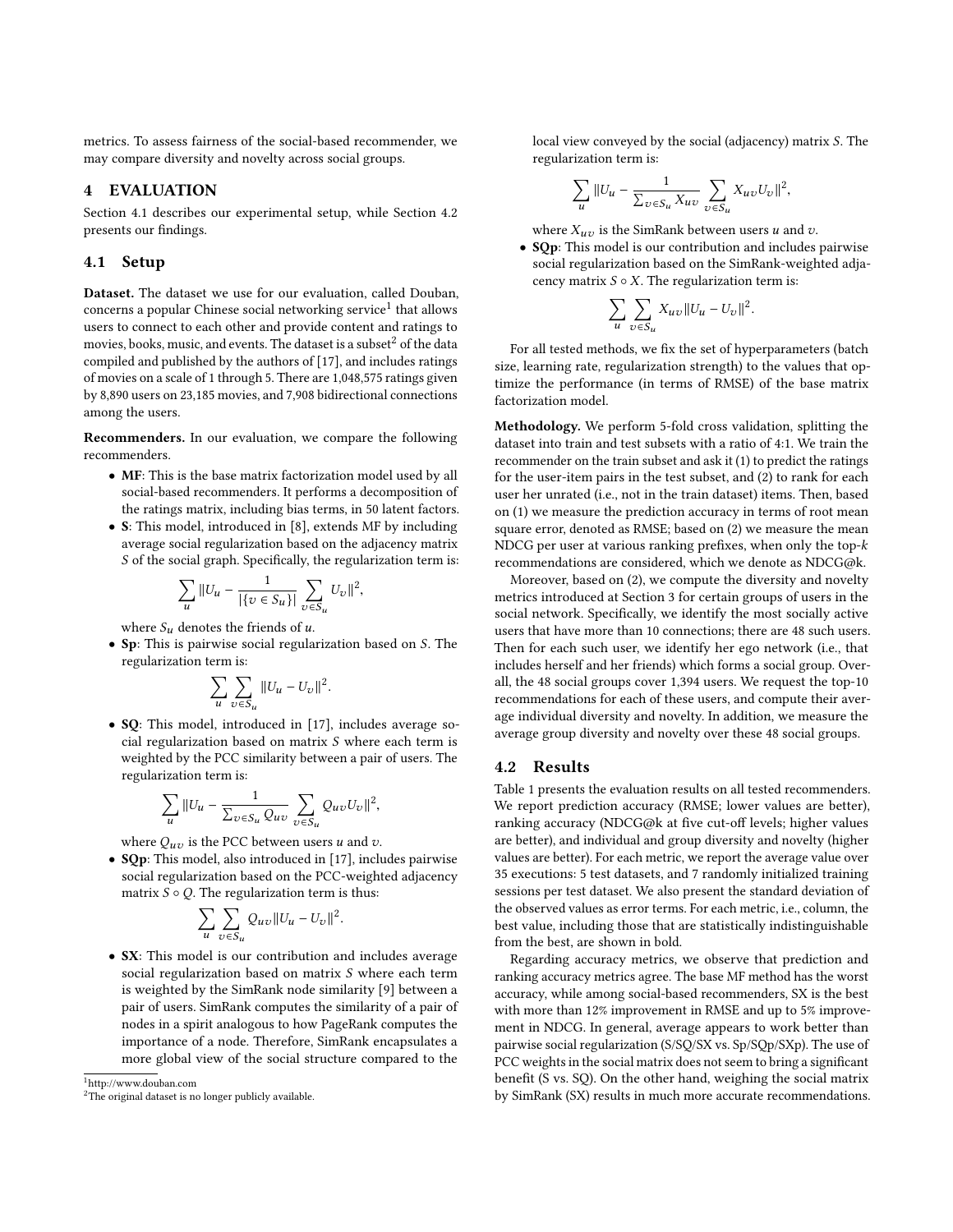Table 1: Accuracy, Diversity, and Novelty metrics

<span id="page-3-1"></span><span id="page-3-0"></span>

Figure 1: Trade-off between Accuracy and Diversity/Novelty

Regarding the diversity and novelty metrics, we also observe an agreement across metrics. The important observations here are the following. First, average social regularization, contrary to what one might expect, results in increased diversity and novelty, compared to base MF. It is only pairwise social regularization that suffers in this regard. Given that pairwise social regularization does not greatly improve accuracy, and at the same time degrades diversity/novelty, we conclude that average social regularization is preferable. Second, among the average social regularization recommenders (S, SQ, SX), there is no clear winner as all exhibit statistically indistinguishable values of diversity and novelty.

Figure [1](#page-3-1) illustrates the trade-off between accuracy and diversity/novelty. Note that the axis for RMSE is reversed with better (lower) values on the right. Therefore, in all figures, the best recommender is the one that is closer to the upper right corner of the

plane. It is evident that SX offers the best accuracy by a considerable margin, while having diversity/novelty on par with the best.

#### 5 CONCLUSION

Social-based recommenders exploit the effects of homophily and social influence among users to improve the accuracy of standard collaborative filtering. This work has studied the effect of such systems in the diversity and novelty of the recommendations they make. Our results indicate that a certain approach (average social regularization) can actually increase the diversity and novelty of users when measured individually, and when examined with respect to the social groups to which users belong. Moreover, our proposed social-based recommender results in significantly more accurate recommendations while not sacrificing diversity and novelty.